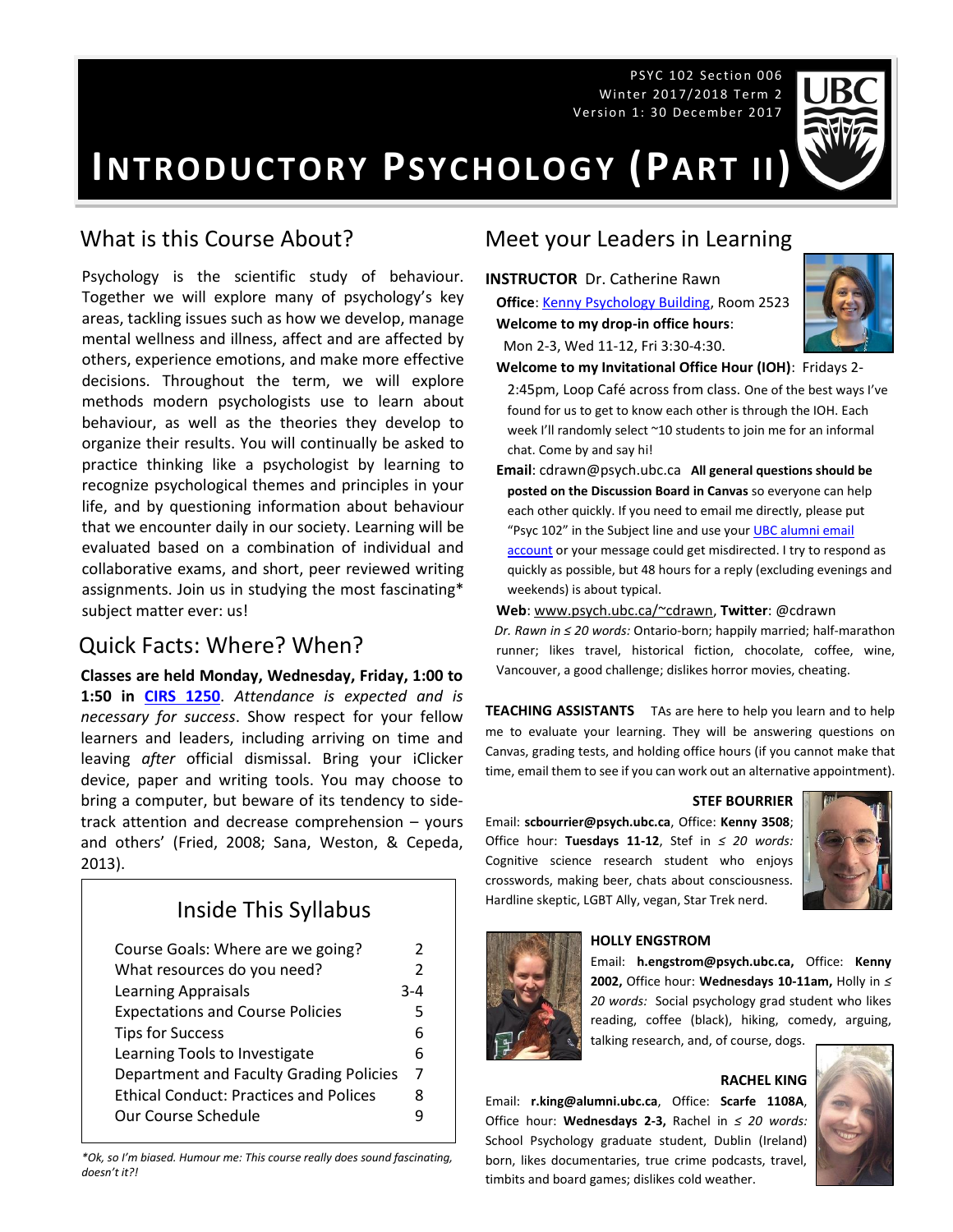# Learning Goals: Where are We Going?

I designed this course with specific goals in mind. *If you are willing and able to meet the requirements, by the end of this course, you will be able to...*

- 1. define modern psychology and identify some major perspectives within it;
- 2. recognize, recall, compare, and explain psychological concepts and theories from specific subfields (e.g., developmental and social psychology);
- 3. apply psychological concepts and theories to gain insight into yourself, others, and events in your everyday life;
- 4. distinguish basic scientific methods modern psychologists use to understand behaviour;
- 5. question claims about behaviour that you encounter in your daily life;
- 6. practice multiple ways of learning to promote retention and understanding (e.g., participate in class, take notes, read text, write, self-test, review others' work);
- 7. communicate your ideas about psychology both verbally and in writing;
- 8. give, receive, and use constructive peer feedback in writing and testing contexts;
- 9. demonstrate respectful, professional conduct in email, online, and face-to-face communication with your peers, TAs, and Instructor; and
- 10. feel (even a little bit!) excited about learning in general and about psychology in particular.

**A NOTE ON WITHDRAWING FROM THIS COURSE**  Sometimes people find that they are unable or unwilling to handle the demands of a course. If you find yourself in this situation, I encourage you to talk to one of your Leaders in Learning for advice. If you wish to withdraw from this course without any record of the course on your transcript, you must do so before **17 January 2018**. If you wish to withdraw from this course with only a withdrawal standing of "W" on your transcript, you must do so before **9 February 2018**. Consult the UBC Academic Calendar: <http://www.calendar.ubc.ca/vancouver/index.cfm?tree=3,45,99,0>

**SHORT ON CASH?** If you're choosing between buying food or course materials, \*please\* come see me. I have some access codes and iClickers for people experiencing financial hardship. Note that you can also borrow a copy of the textbook from Koerner library. It's on course reserve for 1 day and 2 hour loan options.

#### What Resources Do You Need?

**REQUIRED TEXTBOOK** Lilienfeld, S. O., Lynn, S. J., Namy, L. L., Woolf, N. J., Cramer, K. M., & Schmaltz, R. (2017). *Psychology: From Inquiry to Understanding,* **(3 rd Canadian ed.).** Toronto, ON: Pearson Canada Inc.

*What other editions will work?* Older Canadian editions: not recommended. *US editions* or other books: NO. Used hard copies of the 3<sup>rd</sup> Canadian edition should be available.

**OPTIONS FOR E-TEXT AND MYPSYCHLAB STUDY GUIDE:** Using our course code, **rawn34929,** purchase the e-text and MyPsychLab Study Guide resource collection from [www.mypsychlab.com.](http://www.mypsychlab.com/) New hard copies come with access to MyPsychLab and the e-text.



#### **Technology-Enhanced Learning**

Throughout this course, we'll be using various technologies to help us communicate, assess your learning, and keep organized. They are all accessible via a central portal: Canvas.

Canvas [canvas.ubc.ca.](https://canvas.ubc.ca/) Keep organized here. Find learning objectives before and PowerPoint slides after class, discussion threads, **weekly announcements**, forms, your grades, calendar, **and links and instructions for all other websites.** Log in often using your CWL. Free.

Communicate and engage outside of class using the Discussion threads. The system is catered to getting you help fast and efficiently from classmates, TAs, and myself. Rather than emailing questions to the teaching staff, I encourage you to post your questions here.

**iClicker.** Communicate and engage during class using an iClicker. Questions and polls will be integrated into every class. Physical iClickers can be purchased at the bookstore, used or new. You must REGISTER YOUR iClicker *on our Canvas course website* to receive the points you earn in class. (Note, although there is an app version, I do not recommend using it. Former students reported being distracted by having their mobile device out on their desks.)

**peerScholar** and **Turnitin.** Submit assignments and conduct peer reviews. Also submit your assignments to **Turnitin** to help us check for overlap (see instructions p.5). Both Free using Canvas links.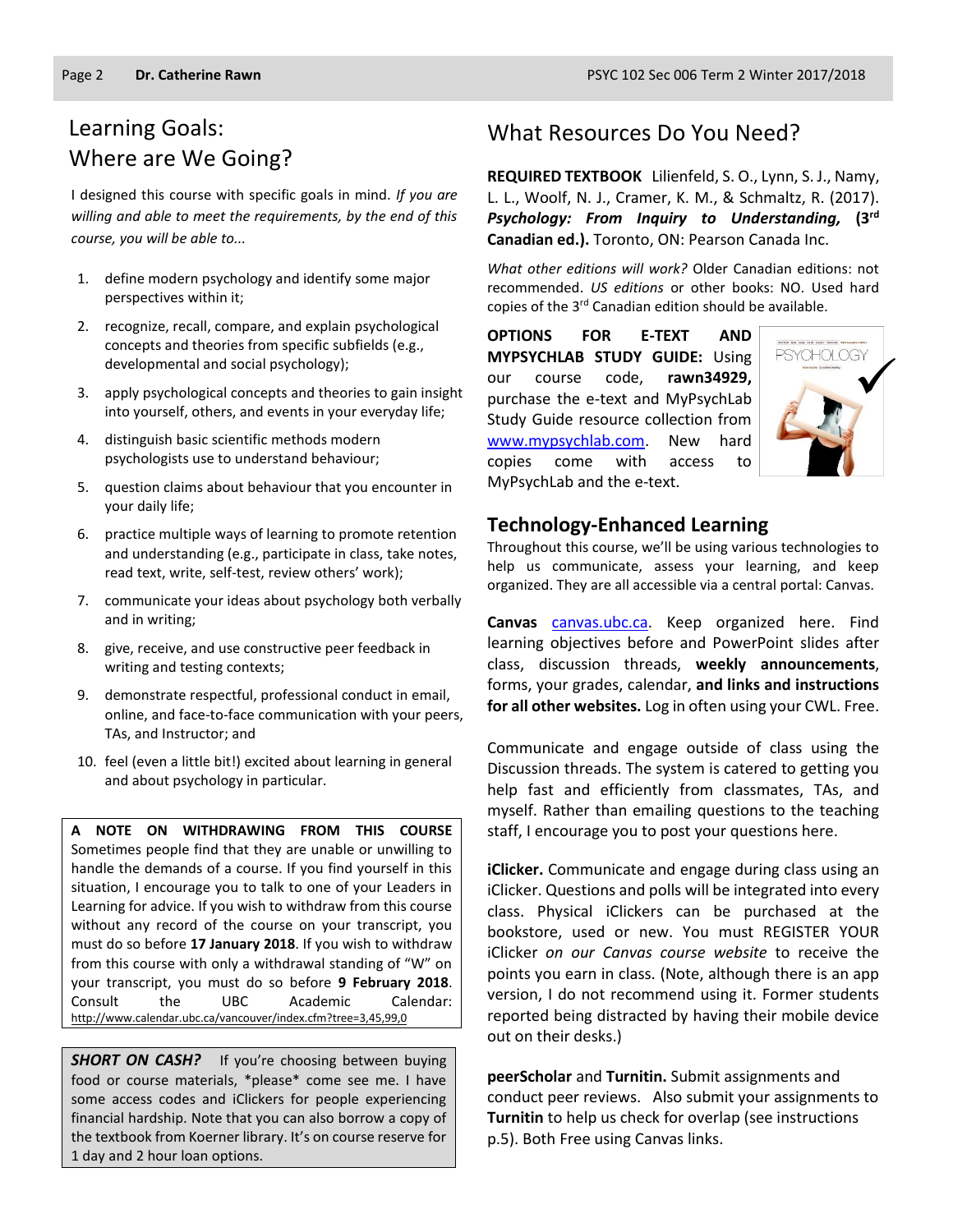

# *How Will We Know If We Have Met Our Goals?* Learning Appraisals: Overview

| <b>Learning Appraisal Activity</b>                                            |         | <b>Dates</b>                    |
|-------------------------------------------------------------------------------|---------|---------------------------------|
|                                                                               | to Earn |                                 |
| Writing to Learn Mini-Papers with Peer Assessment                             |         | Throughout the term; see Course |
| Online Peer Assessment Training Workshop (complete for 1%)                    |         | Schedule for all dates.         |
| Assignments 1-4: "Write & Rate" concept checks (rated by peers, 4 x 1%)       |         |                                 |
| Submit all assignments to Turnitin and all assigned peer reviews on time (3%) |         |                                 |
| Quality of peer review comments you give to others across all assignments,    |         |                                 |
| rated by peers (2%)                                                           |         |                                 |
| 3 Two-Stage Midterm Tests worth 15% each (weighted 90% individual, 10% team)  | 45%     | Friday Jan 26, Friday Feb 16,   |
| Approximately 25 multiple choice & 5 fill-in-the-blanks                       |         | Wednesday March 14              |
| Cumulative Two-Stage Final Exam                                               |         | During exam period April 10-25, |
| Approximately 70 multiple choice and 10 fill-in-the-blanks (2-stage,          |         | including Saturdays             |
| weighted 90% individual, 10% team) and 2 paragraphs (individual only)         |         |                                 |
| Engagement in Learning                                                        | 5%      | Complete by Friday April 6      |
| Class participation (iClicker): 3%                                            |         |                                 |
| Required Subject Pool Participation: 2 hours = 2%                             |         |                                 |
| <b>Base Points Available for you to Earn</b>                                  | 100%    |                                 |
| Bonus Subject Pool Participation (up to 3 more hours = up to 3%)              | 3%      | Complete by Friday April 6      |
|                                                                               |         |                                 |

This course is divided into four sets of two chapters. For each pair of chapters, we'll follow the same process, as depicted in the diagram below. This process is designed to help you distribute your readings and studying throughout the term (Wahlheim, Dunlosky, & Jacoby, 2011), using a combination of writing and peer review that research has shown to help students learn (Dochy, Segers, & Sluijsmans, 1999; Nevid, Pastva, & McClelland, 2012; Nichol, 2014; Siu, 1989). Moreover, the two-stage test format is designed to help you learn from each test and build connections in class (Gilley & Clarkson, 2014; Rieger & Heiner, 2014; Zipp, 2007). Taken together, this course design incorporates at least five methods that have been empirically demonstrated to promote learning (Dunn, Saville, Baker, & Marek, 2013; Dunlosky, Rawson, Marsh, Nathan, & Willingham, 2013).

|                   | Strategically <b>Read</b> the assigned chapter ( <i>Independent study</i> ), before or after you                                                                                                                                                                                                     |
|-------------------|------------------------------------------------------------------------------------------------------------------------------------------------------------------------------------------------------------------------------------------------------------------------------------------------------|
| Read              | Attend and engage in classes. Earn participation points while learning by responding to questions during<br>class. (Graded requirement)                                                                                                                                                              |
| Attend            | Write 1 mini-paper in your own words about one concept from the list for one of the chapters. See the<br>handout on Canvas for instructions and the grading rubric. Post your work on peerScholar and<br>TurnItIn. (Graded requirement)                                                              |
| Write             | Rate your peers' (and your own) mini-papers for accuracy and clarity, including constructive written<br>feedback (on peerScholar). (Graded requirement) (Later, revisit the feedback you receive from others<br>and evaluate how helpful it is.)                                                     |
| Rate<br>Self-quiz | As you study, quiz yourself on the material to be tested. How well can you answer each Learning Objective<br>from class and the text? Explain every key term? Compare and contrast related terms? Generate<br>examples of each concept? Answer questions on MyPsychLab? ( <i>Independent study</i> ) |
| 2-Stage<br>Exam   | Take a 2-stage exam on the material from those assigned chapters: first individually, then again<br>immediately with teammates. (Graded requirement)                                                                                                                                                 |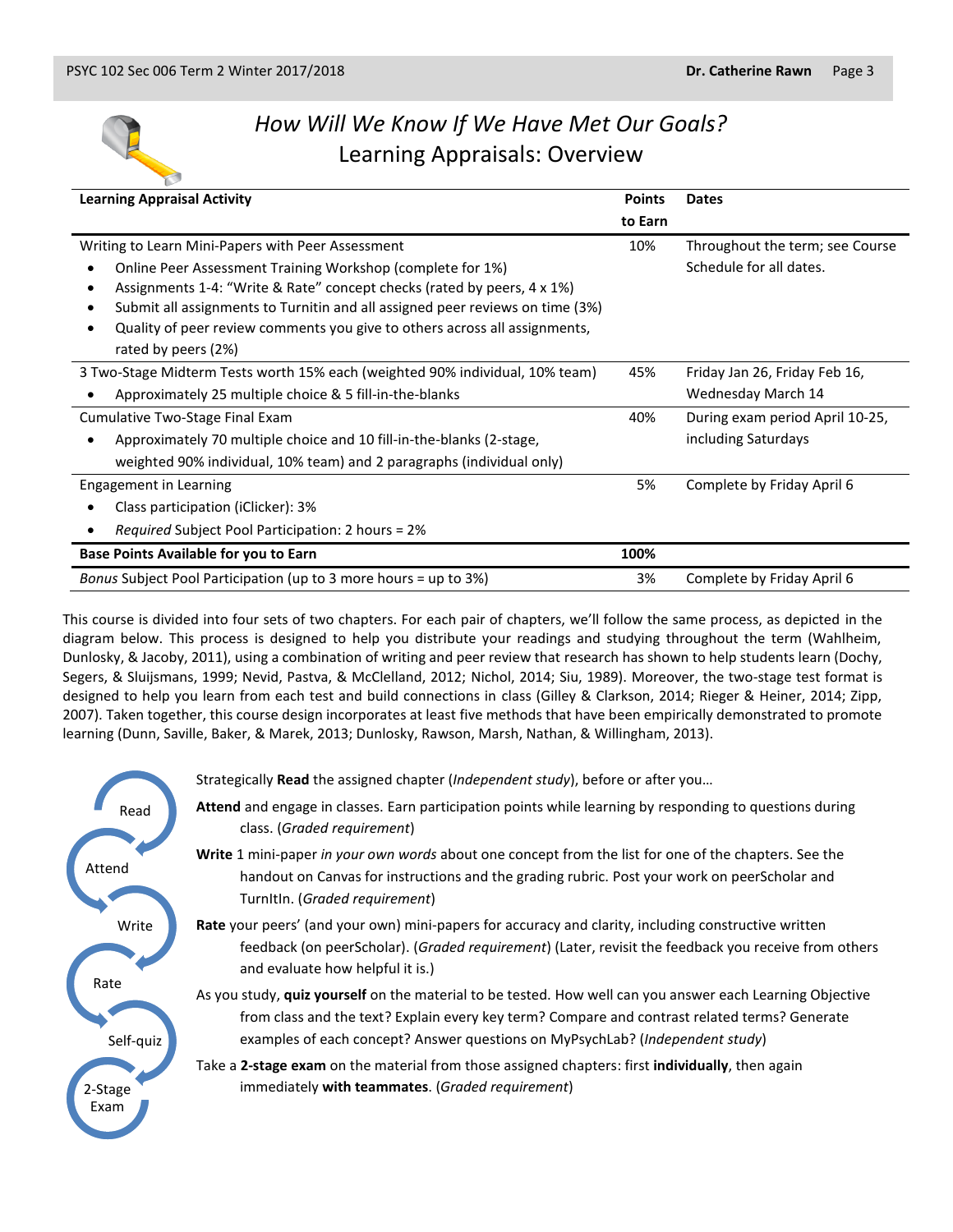# *How Will We Know If We Have Met Our Goals?* Learning Appraisals: Details

**TWO-STAGE MIDTERM TESTS (3 total, worth 15% each) AND FINAL EXAM (worth 40%)** All tests and exams will consist of a mix of multiple-choice and fill-in-the-blanks questions. The final exam will also include two written sections based on what you write for *Writing to Learn mini-papers* (see below)*.*

*What is a Two-Stage exam?* In class, take the test on your own, then immediately get into groups of 4-6 and retake it together so you have the chance to discuss and debate answers. Sit near people you want to work with. Individual tests will count for 90% of your test score, and team tests will count for 10%. In the rare case where an individual score is higher than that person's team score, the individual score will count for the full 100%.

*Why a Two -Stage exam?* Data shows it helps students learn and engage in courses. It provides you with immediate feedback while you still remember the test questions. See my blog post for references and a lengthier rationale:<http://ow.ly/ztdv6>

**You will be challenged to push beyond memorization of facts and to integrate and apply course material.** Research shows greater long term retention when people expect a final test in the future (Szpunar, McDermott, & Roediger, 2007). Therefore, to best prepare you to apply course material in future related courses and to your life in general, **the final exam is cumulative.**

**WRITING TO LEARN MINI-PAPERS (10%)** These paragraphs will help you to apply course material to understand your everyday life experiences, and will help you practice your written communication skills, including summarizing and connecting concepts, peer feedback, and revision. Below is a summary. See the Handout on Canvas for details

**Peer Assessment Training Workshop** For 1% toward your grade, complete the online peer assessment training workshop available on Canvas. We have designed it to help prepare you to become a better writer and reviewer for the next papers. Details to come.

**Write and Rate Concept Check Mini-Papers** Each assignment requires **writing about one concept**. Choose one concept from the key terms list from one of the chapters featured on the next test. **Summarize,** *in your own words***, what you have learned about this concept, and how this concept relates to something you have experienced in your life** (Nevid, et al., 2012). Before each exam, **submit your writing to peerScholar and to Turnitin (using the links provided on Canvas)**. By the deadline after the exam, log in to peerScholar and **review four submissions from your peers** using the rubric provided, and receive reviews on your work. The **average of peer reviews you receive is worth 1%**; if you fail to review others' work, you will receive zero instead of your peers' grades on your work. *Past students report reviewing others' work is one of the most helpful aspects of this assignment.*

**On the final exam, you will be asked to choose any TWO concepts from the course and write a page about each them**. To study, you can revisit your previous assignments, and consider the peer feedback you received on them, to create your best paragraphs. *Note: no notes may be brought to the final exam.* More details will be posted in a detailed handout. **See all deadlines in Our Course Schedule.**

**ENGAGEMENT IN LEARNING ABOUT PSYCHOLOGY (5%)** Taking responsibility for your learning involves actively participating throughout this course.

**Participation (3%)** Your participation will be evaluated in class by responding to **iClicker** questions, and outside of class by discussion on **Canvas**. At the end of the course, all points you earned via iClicker for just answering questions (participation) and getting them correct will be added together. In each class period, earn a maximum of two points by **answering at least 75% of the iClicker questions (1 point) and any one of those correctly (1 point).** To earn 3% toward your course grade, earn full marks **for at least 90% of the classes** during the term. Outside of class, meaningful engagement on **Canvas** may also be considered (e.g., if your final mark falls just below the next grade).

**Required Human Subject Pool credits (2%, plus up to an additional 3% bonus)** Another way to engage in learning about psychology is to be a participant in ongoing research projects. Earn points toward your course grade by participating in research through the Human Subject Pool (HSP), or complete an alternative assignment. Study sign-ups and details about the alternative assignment are posted on [http://psych.ubc.ca/internal/human-subject-pool/.](http://psych.ubc.ca/internal/human-subject-pool/) 

Participating in a 1 hour study (or completing 1 alternative assignment) earns you 1%; 2 are needed to earn the 2% required. An additional 3 are needed to earn 3% bonus. These points will be added to your final course grade, after any scaling that may be applied.

Engaging in these activities (and others, such as, MyPsychLab study guide activities, class activities, demonstrations, discussions, etc.) will help you learn the material and about the discipline – which should help you perform on tests and papers as well.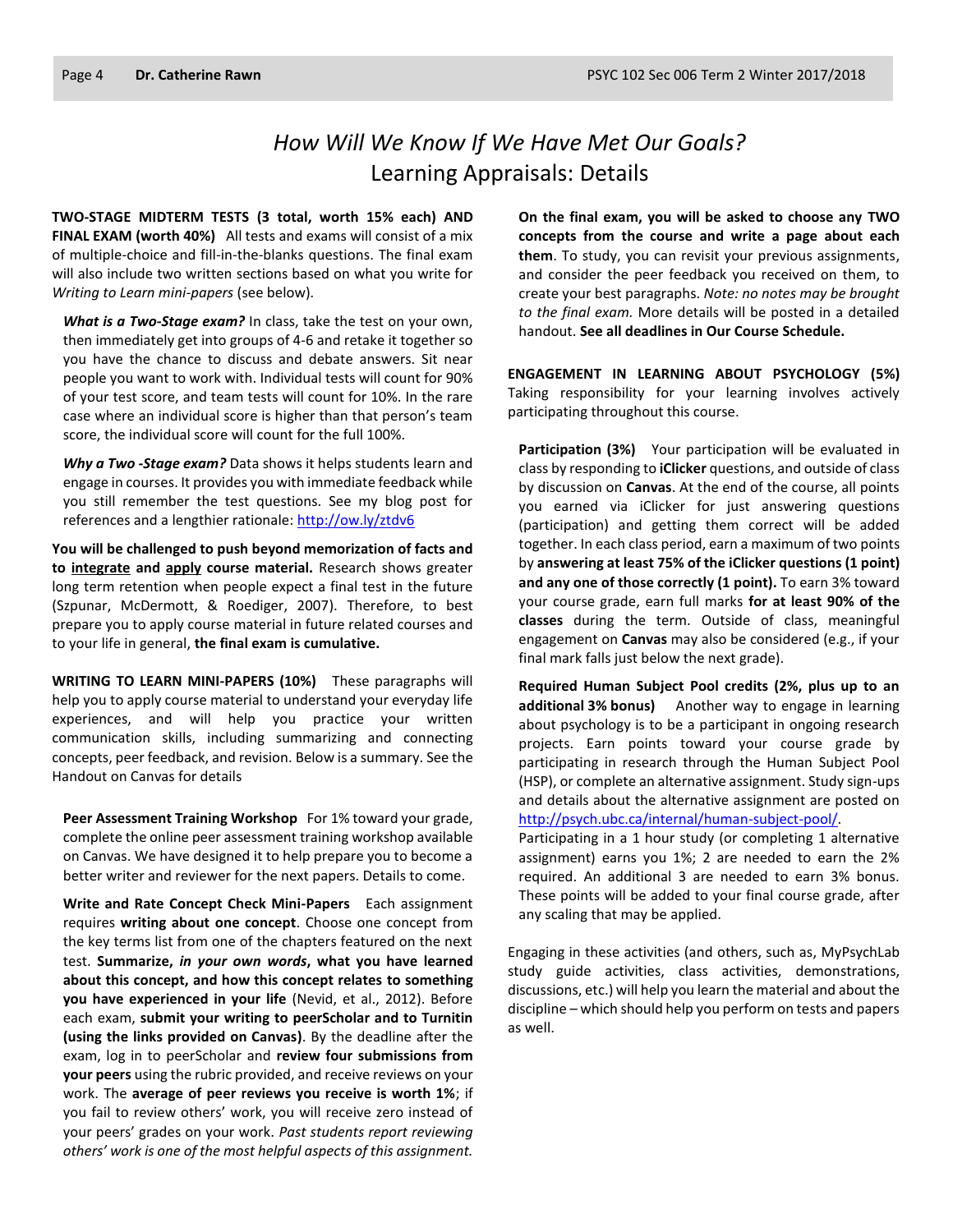#### Expectations and Course Policies

*What We Expect from You*

**ATTEND CLASS** Please come to every class prepared to participate in your learning. Bring your iClicker device, a pen and some paper (in addition to a laptop, if you choose to bring one), and an open mind. *If you must miss class* you are responsible for obtaining missed notes and important announcements. You will not be able to regain participation points for missed classes.

**PARTICIPATE** Success in this class depends upon your active participation. **I will ask you to do only those activities that I believe will help you learn**. Class time is designed to mix lecturebased explanations of course material with demonstrations, pair and small group discussions, large group discussions, writing, questions, and feedback. Come ready.

**TREAT OTHERS RESPECTFULLY** You are expected to treat all your classmates, the teaching team, and yourself with respect at all times, both in and out of the classroom, face-to-face and in writing (e.g., on email). This includes arriving to class on time and minimizing distractions for other students.

**ACT ETHICALLY** You are responsible for your own learning. Cheating of any kind will **not** be tolerated, including dishonest use of the iClicker, and copying other's work. See the syllabus section on *Ethical Conduct* for more information.

**COMPLETE PAPERS ON TIME** Because of the way the peer review system works, you are required to meet each deadline. **If you are trying to submit late, and the system allows you to submit, then you may. If the system blocks you out, you have missed your chance. TURNITIN.COM REQUIREMENT:** After completing your work on Canvas, you must turn in the exact same paragraphs to Turnitin.com within one day of the deadline. Go to [turnitin.com,](http://www.turnitin.com/) create an account using your real name (or let me know), and enter *our course ID and password (available on Canvas)*, and submit your work.

**WRITE ALL MIDTERM TESTS.** Presence at tests is expected. In most cases, if you miss a *test* you will receive a zero. There will be *no* make-up tests. **Exceptions:** In documented cases of varsity athletic commitments (as per UBC policy), severe illness or other extenuating circumstance verified by UBC Academic Advising as warranting Concession, or a conflict with a major religious holiday, obtain appropriate documentation and completed the **Request For Excused Absence Form** on Canvas. If approved, the worth of the missed exam will be added to the final exam. *Note*: Testimony by unofficial parties such as parents and roommates will *not* count as appropriate documentation. You must seek official documentation and, ideally, have it verified by an Academic Advisor in your Faculty.

**WRITE THE FINAL EXAM** Presence at the final exam is *mandatory*. If you absolutely must miss the final exam due to an extenuating circumstance like severe illness, you must apply for Academic Concession by contacting your Faculty's Advising Office (e.g., Arts Advising through the Centre for Arts Student Services). If you have 3 or more exams scheduled to *start and finish* within a 24 hour period you may request to write the second exam on a different day. However, you must give the instructor of the second exam one month notice.

**SHARE CONSTRUCTIVE FEEDBACK** We invite you to share your ideas and suggestions with us, particularly about things we are able to change, and be open to working together to make this course a positive experience for all of us.

**USE ELECTRONICS IN THE CLASSROOM RESPONSIBLY** You may choose to use electronic devices to support your learning—not distract from it. Part of the room will be designated a "laptopfree zone" for people who wish to remain distraction-free during class.

#### *What You Can Expect from Us*

**BE AVAILABLE** We are here to help you in your choice to succeed. Visiting us in person is typically more effective than email for clearing up questions. If office hours absolutely cannot work for you, respectfully email us a few time and day options to make an appointment. Because of our class size, there may be limits on the number of appointments possible.

**POST SOME MATERIALS ONLINE** PowerPoint slides and handouts will be available *after* class on our course Canvas site. Learning Objectives will be available there before class.

**TAKE PHOTOGRAPHS** To help document active learning, I may take some photographs throughout the term. Please see me within the first two weeks of the course if you have serious concerns about this.

**ARRANGE FOR AND PROVIDE FEEDBACK** Your peers will be an important source of feedback throughout this course. In addition, we will attempt to provide you with feedback on learning appraisals as promptly and as with as much detail as possible, given the size of our class. See us for more details.

**ACT RESPECTFULLY & ETHICALLY** At all times, we aim to treat each of you with respect, and to make all course decisions with the highest standard of ethics in mind. If you feel you are being treated unfairly or disrespected by us or a classmate, we invite you to talk to us so we can sort out the issue together. To be clear: such a discussion would not impact your grade.

**CONSIDER RE-GRADE REQUESTS** If you feel very strongly that any exam question was graded unfairly, please submit the **Re-Grade Request Form** available on Canvas. You must submit the form within 2 weeks of the date grades were made available on Canvas. I will consider your request carefully and will respond via email in approximately one week of receiving it. Re-grading may result in an increase or decrease. That re-grade is final.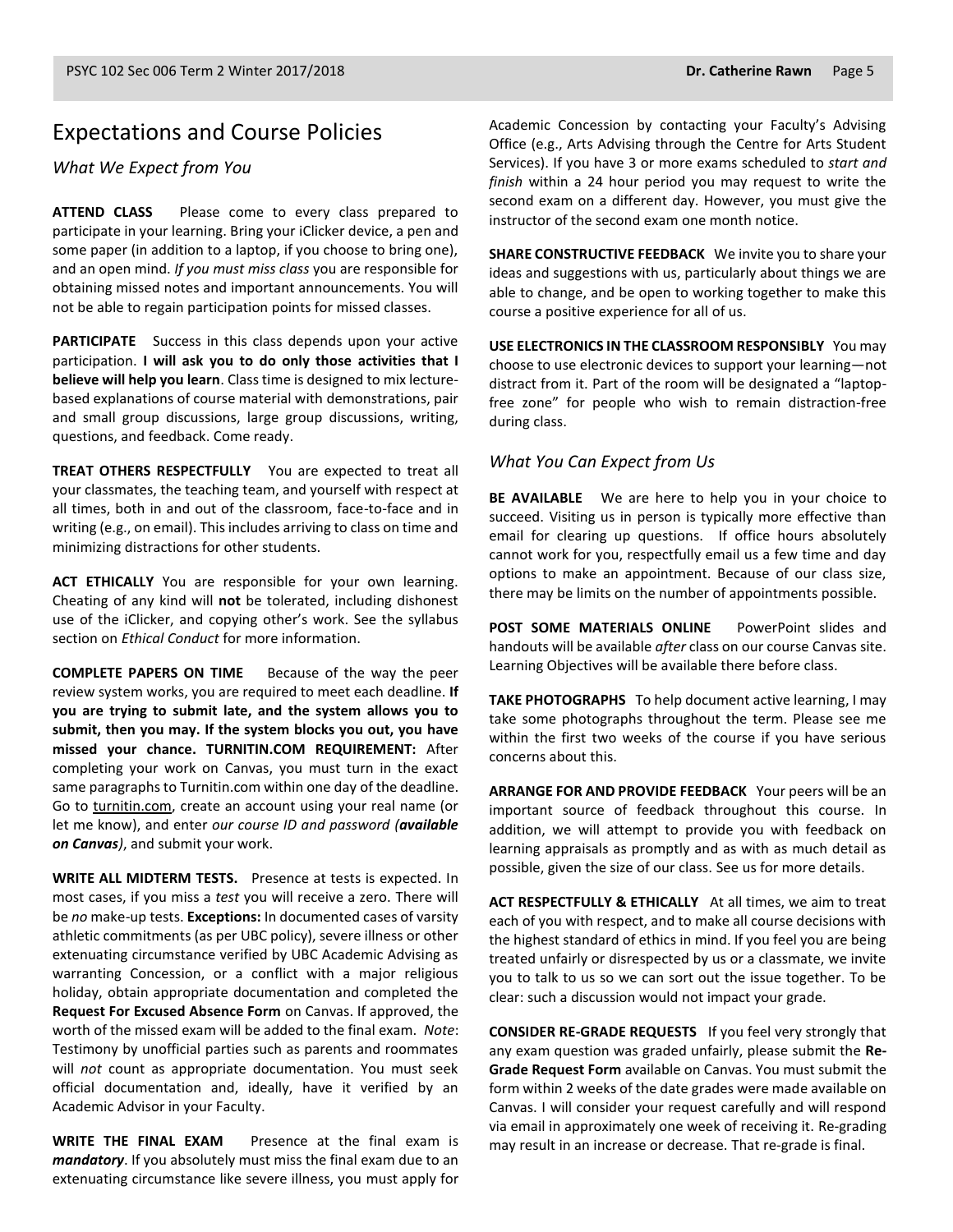# Tips for Success: Making Choices to Learning Tools to Investigate Learn!

I believe you can master this course material at a high level, if you consistently choose to put in the effort required to do so. Here's a rough guideline for how much time you should be spending on this (and each of your) courses this year: **2-3 hours out of class for every 1 hour in class.** Note that some people will need more time than this.

#### **WHAT CAN YOU DO** *IN CLASS***?**

- **Take notes** about what's being discussed, using the Learning Objectives to help determine what is most important. Avoid just copying exactly what you see on the slides; you'll get those words later.
- **Keep focused**. For example, avoid bringing a computer (or sitting behind someone else's) if it will be a distraction for you. Get adequate sleep and nutrition.
- **Actively participate in activities, demonstrations, and discussions; thoughtfully answer iClicker questions**. The point of all of these is to help you think about the material so you can master it and make it meaningful for your life.
- **Ask questions**. Be brave! If you would like clarification or are interested in how a concept connects or applies in some way… ask it!

#### **WHAT CAN YOU DO DURING THOSE 6-9 HOURS PER WEEK YOU SPEND ON THIS COURSE** *OUTSIDE CLASS?*

- **Add to your class notes.** Fill in any missing gaps before you forget. Integrate your notes with the slides posted online. *Build your notes so you can use them to study later.*
- **Actively read the text**. For example, take notes using the section headers; convert headers into questions to help you identify the most important points. Take every chance available to test yourself (Bjork & Bjork, 2011). For example, complete "Assess your knowledge," "Apply your thinking," and "Think again" sections; after each chapter, close your book and freely recall everything you can remember, then go back and check what you got correct and what you missed (Karpicke & Blunt, 2011). *Build your notes so you can use them to study later.*
- **Test yourself using learning objectives from class and the text**. What should you be able to do with the course material? Learning objectives are designed to help you answer this question so you can study more effectively.
- **Explore the MyPsychLab activities** that come with your text**.**
- **Write your** *Writing to Learn Mini-Papers***.** Start early! Seek advice from the Writing Centre, me, our TAs, and your peers.
- **Come to office hours and post questions on Canvas.** Get to know your Leaders in Learning, ask questions about course material, and find out more about psychology!



I encourage you to take responsibility for your learning and check out what these resources have to offer.

**COLLEGE SUCCESS STRATEGIES** By S. L. Nist-Olejnik & J. P. Holschuh (2012, 4<sup>th</sup> edition). This book offers countless tips and strategies. It is primarily geared toward new university students, but there is a ton of useful information in there for upper years as well, from any discipline.

**TIME MANAGEMENT** Search online for productivity and project management tools and apps (e.g., https://trello.com, [https://www.rescuetime.com/,](https://www.rescuetime.com/) [https://todoist.com\)](https://todoist.com/). Give yourself enough time for papers with [http://assignmentcalculator.library.ubc.ca,](http://assignmentcalculator.library.ubc.ca/) and master many other aspects of academic life <http://learningcommons.ubc.ca/student-toolkits/>

**UBC ACADEMIC REGULATIONS** Information about academic regulations, course withdrawal dates and credits can be found in th[e University Calendar.](http://students.ubc.ca/calendar/academicyear.cfm)

**LEARNING COMMONS** is UBC's online hub for study and research support. This interactive website provides you with a wealth of academic resources, from tutoring and workshops to study groups and online technology tools. It also offers plenty of information on a variety of academic topics, and links to nearly all of the academic resources offered at UBC. Make the Learning Commons your first stop for all things academic! [http://learningcommons.ubc.ca](http://learningcommons.ubc.ca/)

**WRITING SKILLS** Th[e UBC Centre for Writing and Scholarly](http://learningcommons.ubc.ca/tutoring-studying/writing/)  [Communication](http://learningcommons.ubc.ca/tutoring-studying/writing/) offers tutoring services, workshops, and advice. Also, Purdue University offers an amazing collection of information about writing at their Online Writing Lab (OWL), available a[t http://owl.english.purdue.edu/owl.](http://owl.english.purdue.edu/owl/)

**PHYSICAL OR LEARNING DISABILITIES** UBC is committed to equal opportunity in education for all students and so are we! If you have a documented disability that affects your learning in the classroom or your performance on tests or exams, please **contact Access & Diversity** in Brock Hall 1203, 1874 East Mall, Contact: 604.822.5844, [www.students.ubc.ca/access.](http://www.students.ubc.ca/access) **If your disability requires extra exam time, meet with Dr. Rawn as soon as possible to discuss accommodation options for the two-stage exams.**



*Let's work together to make this course a positive experience for all of us.*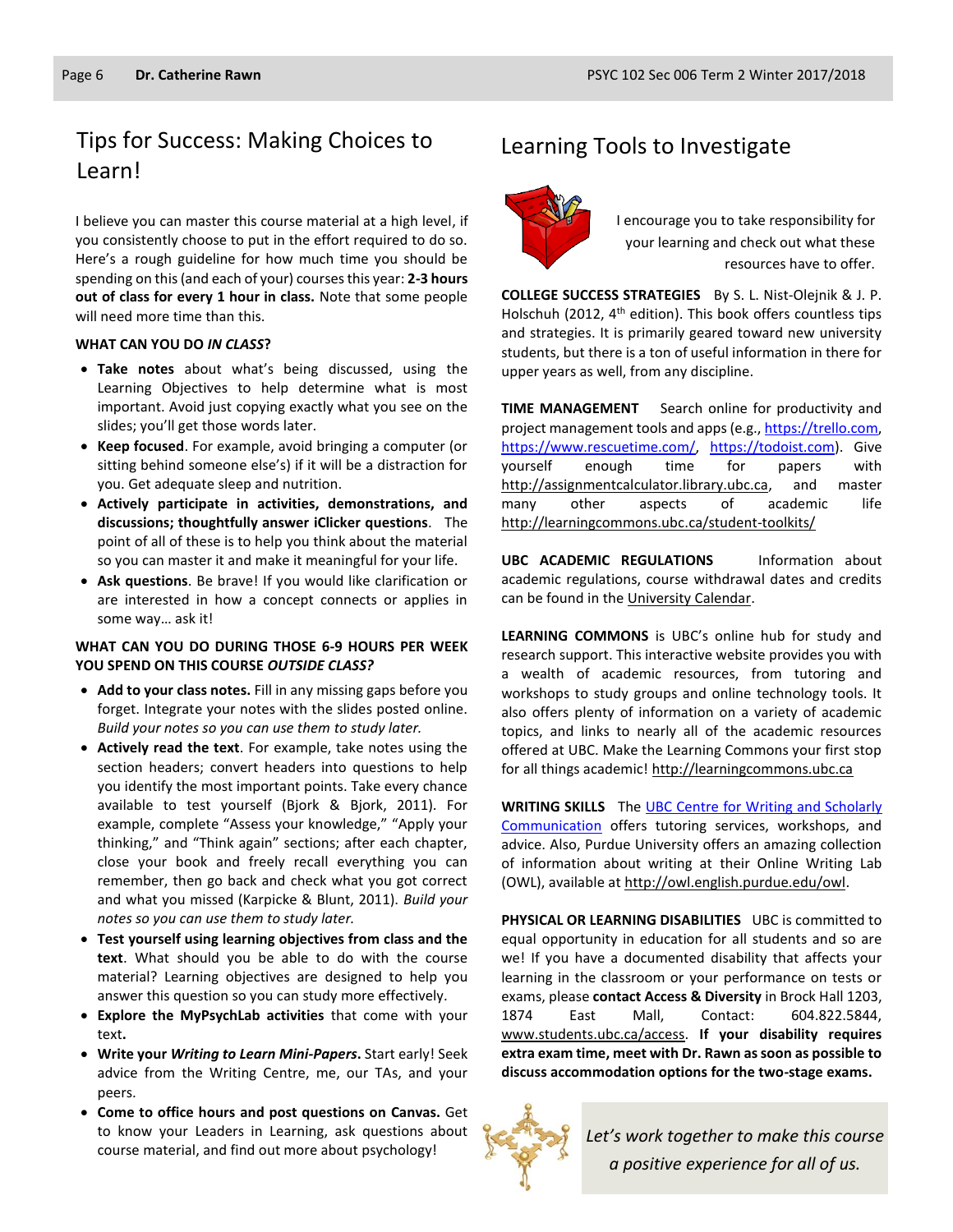## Psychology Department Grading Policies

*To meet department policy, the typical student demonstrating adequate performance on learning appraisals will earn around 63-67% in this course.* 

*Read on for details.*

In order to reduce grade inflation and maintain equity across multiple course sections, all psychology courses are required to comply with departmental norms regarding grade distributions. According to departmental norms, the average grade in a 100- and 200-level Psychology courses are 67 for an exceptionally strong class, 65 for an average class, and 63 for a weak class, with a standard deviation of 14. The corresponding figures for 300- and 400-level classes are 70, 68, and 66, with a standard deviation of 13. **Scaling** may be used in order to comply with these norms; grades may be scaled up or down as necessary by the professor or department. Grades are not official until they appear on a student's academic record. You will receive both a percent and a letter grade for this course. At UBC, they convert according to the key below:

| A+   | 90-100% | C+ | 64-67%    |
|------|---------|----|-----------|
| А    | 85-89%  | C. | 60-63%    |
| А-   | 80-84%  | C- | 55-59%    |
| $B+$ | 76-79%  | D  | 50-54%    |
| B    | 72-75%  | F  | $0 - 49%$ |
| B-   | 68-71%  |    |           |



# Faculty of Arts Guidelines for Grading Criteria

You are earning a degree at a highly reputable postsecondary institution. Therefore, criteria for success are high. The Faculty of Arts offers the following guidelines (also available on [this](http://legacy.arts.ubc.ca/faculty-amp-staff/resources/courses-and-grading/grading-guidelines.html) website) that broadly characterize the kind of work that is generally associated with the main grade ranges. These characteristics help to put the Psychology Department Grading Policies into context. Note that adequate performance is in the C range, which is the typical class average.

**A RANGE:** *Exceptional Performance.* Strong evidence of original thinking; good organization in written work; capacity to analyze (i.e., break ideas down) and to synthesize (i.e., bring different ideas together in a coherent way); superior grasp of subject matter with sound critical evaluations; evidence of extensive knowledge base.

**B RANGE:** *Competent Performance.* Evidence of grasp of subject matter; some evidence of critical capacity and analytic ability; reasonable understanding of relevant issues; evidence of familiarity with the literature.

**D-C RANGE:** *Adequate Performance*. Understanding of the subject matter; ability to develop solutions to simple problems in the material; acceptable but uninspired work; not seriously faulty but lacking style and vigour.

**F RANGE:** *Inadequate Performance.* Little or no evidence of understanding of the subject matter; weakness in critical and analytical skills; limited or irrelevant use of the literature.

*Consider these characteristics when making choices about the quality of work you submit in all learning appraisals, in this and any other course.*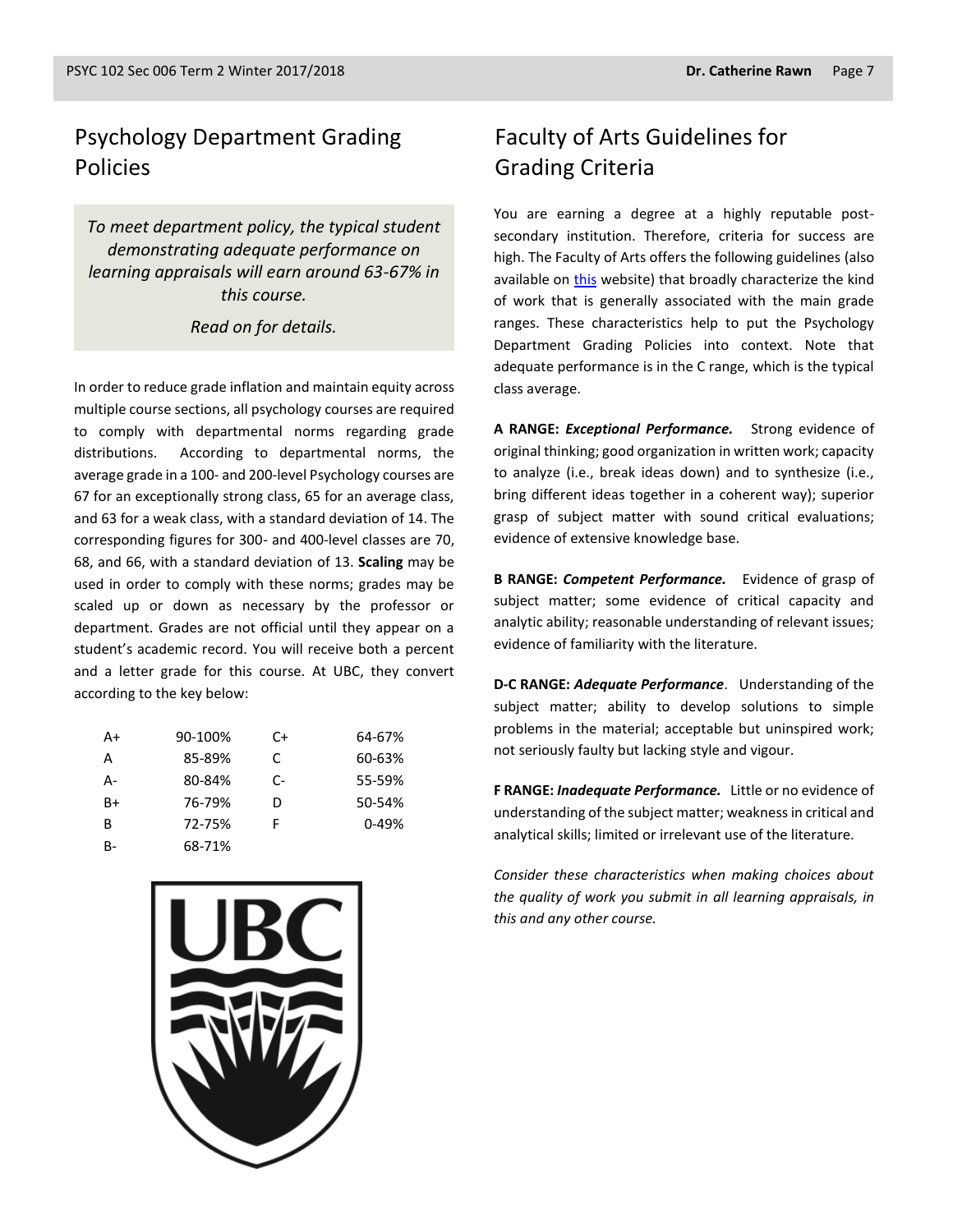## Ethical Conduct: Practices and Policies

Don't Cheat. Don't Plagiarize. It's Not Worth It. Read on For Key Definitions, Consequences, and Ways to Act Ethically

The consequences for unethical conduct are more severe than you may think: you may fail the assignment or test, you may fail the course, you may be expelled from University, and unable to attend any other postsecondary institution in the future. Think about the longterm implications of that outcome in your life.

#### **Psychology Department's Position on Academic Misconduct**

Cheating, plagiarism, and other forms of academic misconduct are very serious concerns for the University, and the Department of Psychology has taken steps to alleviate them. In the first place, the Department has implemented software that can reliably detect cheating on multiple-choice exams by analyzing the patterns of students' responses. In addition, the university subscribes to *TurnItIn* — a service designed to detect and deter plagiarism. All materials (term papers, lab reports, etc.) that students submit for grading will be compared to over 5 billion pages of content located on the Internet or in TurnItIn's own proprietary databases. The results of these comparisons are compiled into customized "Originality Reports" containing several, sensitive measures of originality that flag instances of matching text suggesting possible plagiarism; instructors receive copies of these reports for every student in their classes.

During exams, the instructor and invigilators reserve the right to move students in their seating arrangement with no explanation provided.

In all cases of suspected academic misconduct, the parties involved will be pursued to the fullest extent dictated by the guidelines of the University. Strong evidence of cheating or plagiarism may result in a zero credit for the work in question. According to the University Act (section 61), the President of UBC has the right to impose harsher penalties including (but not limited to) a failing grade for the course, suspension from the University, cancellation of scholarships, or a notation added to a student's transcript. For details on pertinent University policies and procedures, please see Chapter 5 in the UBC Calendar [\(http://students.ubc.ca/calendar\)](http://students.ubc.ca/calendar).

#### **Why is Academic Misconduct Treated So Harshly?**

Some people don't feel like cheating on a test or taking a sentence or two from someone else's paper without citing it is a big deal. Here's a bit of insight into why we care so much. In the academic community—a community of which you are now a part—**we deal in ideas**. That's our currency, our way of advancing knowledge. By representing others' ideas in an honest way, we are (1) respecting the rules of this academic community, and (2) showcasing how our own novel ideas are distinct from but relate to their ideas. Formatting styles like APA and MLA give us formal ways to indicate where our ideas end and where others' begin. **Welcome to the academic community. You are expected to act honestly and ethically, just like the rest of us.**

#### **Participating Ethically in the Academic Community**

What can you do to ensure you are acting ethically? First, recognize that all graded work in this course, unless otherwise specified, is to be **original work done independently by each individual.**

**Visit the Learning Commons' guide to academic integrity**  UBC offers an online guide to preventing unintentional plagiarism and organizing your writing. Visit [http://learningcommons.ubc.ca/resource-guides/avoiding](http://learningcommons.ubc.ca/resource-guides/avoiding-plagiarism/)[plagiarism/](http://learningcommons.ubc.ca/resource-guides/avoiding-plagiarism/)

**Be careful and critical of what you read and choose to cite.** Unless otherwise specified, in psychology courses reference all material using APA style; if you cannot find a proper reference, question whether that source is appropriate to use. **Do not** copy and paste text from other sources, even in a draft, as you might unintentionally misrepresent those words as your own in a later draft (which would still qualify as plagiarism).

*If you have any questions about what sources to use or how to cite them without plagiarizing, please see your Instructor or TA before handing in your assignment.*